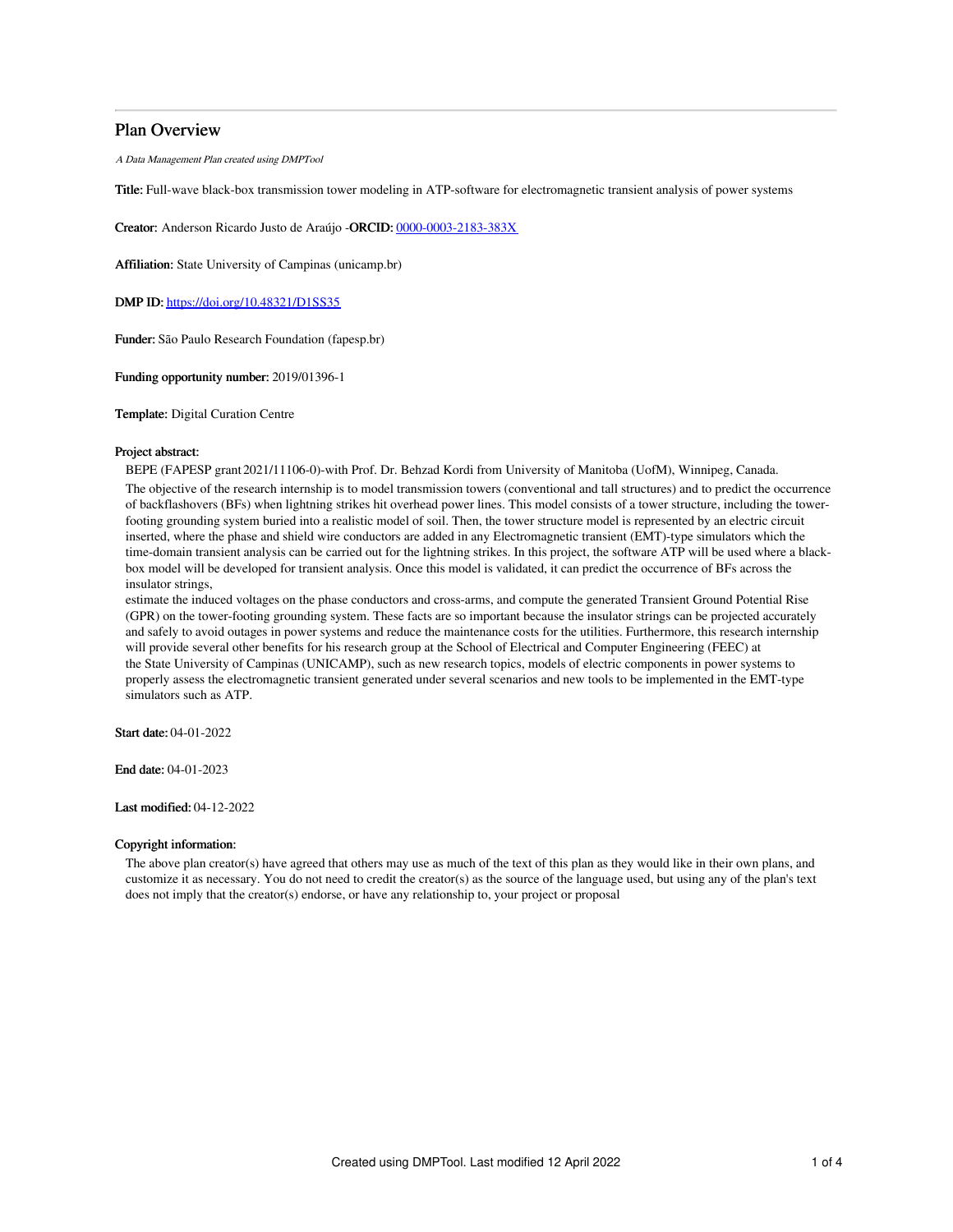# Full-wave black-box transmission tower modeling in ATP-software for electromagnetic transient analysis of power systems

### Data Collection

### What data will you collect or create?

Data created are divided into three parts:

First, the data are obtained from the computations of the tower-footing grounding impedances and substation grounding grid impedance obtained for different scenarios, such as conductor arrangements, types of stratified or homogeneous soils, and including or not the frequency dependence of soil electrical parameters. Then, the transient ground potential rise (GPR) will be computed for these grounding systems considering a lightning current injected at this structure. Second-New transmission tower models can be developed combining the several tower structures (conventional and tall) with the grounding systems studied in the first part.

Third: For time-domain analysis, the improved tower model can be represented by a lumped circuit

and combined with classical JMarti's line model (phase conductors and shield wires), insulator

strings in the ATP software such as a full-wave black-box model. Then, the responses developed

to lightning strikes (first and subsequent strokes) injected at the top of the tower or shielding

wires can be properly analyzed in the time domain. Furthermore, the induced voltages at the cross-

arms across the insulator strings and the GPR developed at the tower base can be also computed

using the ATP program. On this basis, the BF can be adequately predicted using real characteristics of soil, tower structure, line conductors, and lightning current waveforms. Consequently,

the user can estimate the occurrence of BF across the insulators string and predict outages on

the power systems

### How will the data be collected or created?

The data are generated by simulations using the full-wave electromagnetic software FEKO developed by Altair Engineering utilized to solve Maxwell's equations with the numerical method of Moments (MoM). This software will compute the tower and/or tower-footing grounding impedance which can be provided in .dat files for students and researchers.

Then, the GPR can be calculated by inverse Fourier transform via MATLAB, by recursive methods implemented in MATLAB, or lumped circuit approached by the Vector Fitting technique incorporated via MATLAB programming code. Then, using the software ATP by means of LIB components, a full-wave black-box model can be developed to analyze the electromagnetic transient generated by lightning strikes on power systems. All files related to the simulations are generated in formats such as .m and .fig from MATLAB, and .acp from ATP-software. The illustrations for the power system components such as transmission towers and grounding electrodes are drawn with Draw.io or in POSTFEKO which they can be saved in these formats: .jpg, .png,.pdf, and draw.io.

The grounding electrode's structure can be also saved in CADFEKO, in the formats .igs,.sat,.stp.

All the conference papers, journal papers, and reports can be provided using the journal link or DOI number, or when it is possible, a copy will be provided in pdf in the Research gate.

Initially, measurements in the lab or fields are not predicted in this project. However, the data obtained will be compared with those available in the scientific literature.

## Documentation and Metadata

#### What documentation and metadata will accompany the data?

Documentation and metadata that will accompany the data are:

Article/Conference papers: Title, subjects, funders, copyrights, methodologies, sources, references, programming codes, data, images.

graphs: .m, .dat

Images in: .jpg, .fig; structures (tower and grounding electrodes): CAD files (structures designed in CADFEKO): .igs,.sat,.stp format;

#### Ethics and Legal Compliance

#### How will you manage any ethical issues?

The project does not involve any ethical issue.

# How will you manage copyright and Intellectual Property Rights (IP/IPR) issues?

When necessary, the copyright and IPR will be given under the solicitation of the journals.

### Storage and Backup

How will the data be stored and backed up during the research? We have sufficient storage and no charges for additional services are need.

#### How will you manage access and security?

The researcher and the professor José Pissolato Filho.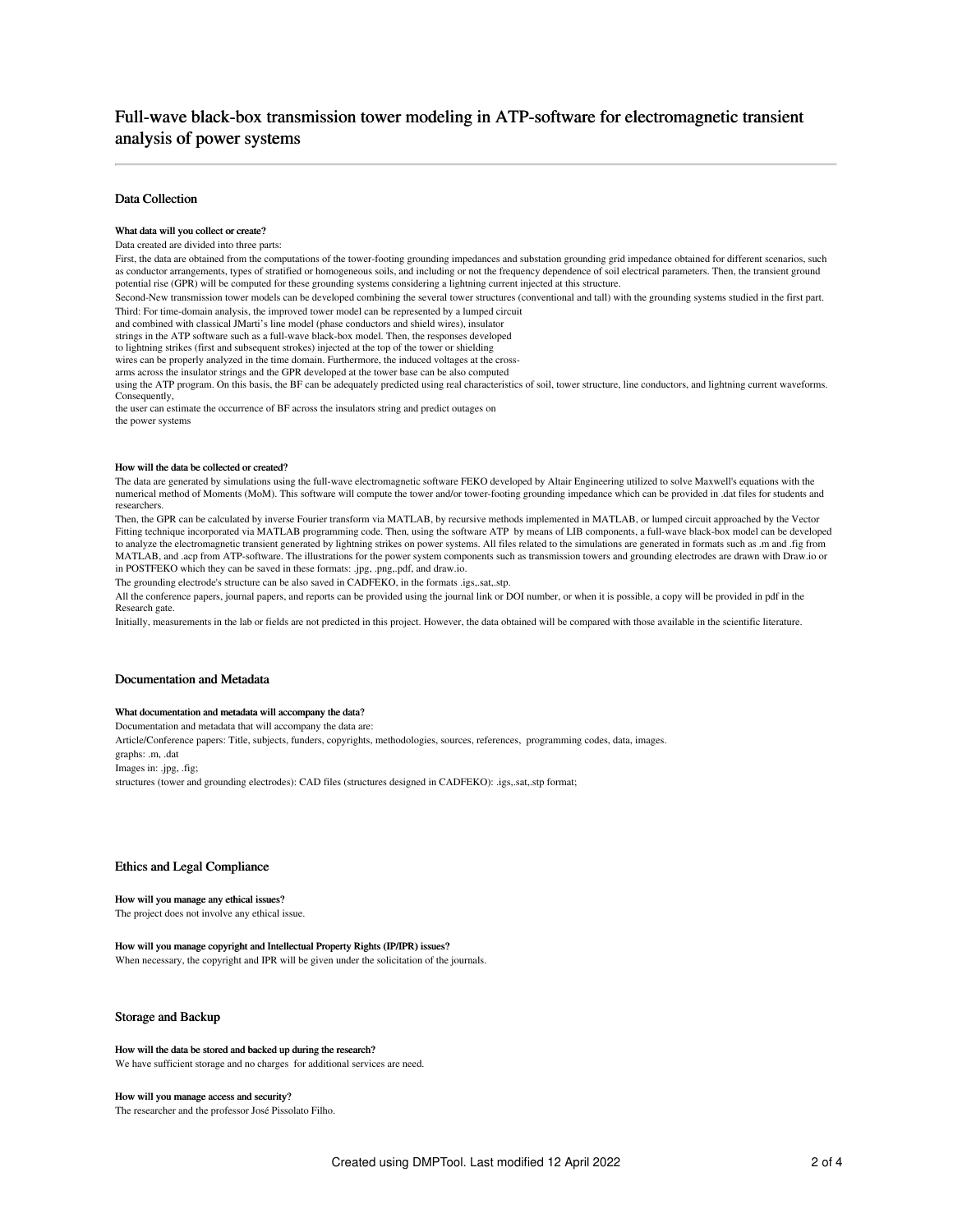# Selection and Preservation

### Which data are of long-term value and should be retained, shared, and/or preserved?

At this point, all data will be preserved.

#### What is the long-term preservation plan for the dataset?

The long-term plan is to storage all data produced in the repository of Unicamp (http://repositorio.unicamp.br/). Additionally, the data can be shared with students in graduation and/or post-graduation courses available on the professor's website.

# Data Sharing

### How will you share the data?

The data will be available in the main journals (IEEE, Elsevier IJEPES/ EPSR, IET) and national/international conferences of electrical engineering (Inducon, SIPDA, ICLP, SBSE, CBA). They also will be on the websites of the disciplines which are given by Prof. Dr. José Pissolato at the moment. For example, in 2021, the discipline ''High Voltage Techniques'' (http://www.fee.unicamp.br/dse/pisso/it308) was given by Prof. Pissolato in a post-graduation course. The data will be shared with the public and also via a repository of Unicamp which can be accessed by anyone such as students in graduation and post-graduation courses. Most of the data are available promptly as they are published in journals and the other part will be shared at the end of the research. Furthermore, the data can be shared with anyone interested such as professors, researchers, engineers, and others. In this case, repository and direct requests on ResearchGate can be the mechanisms to share these data, when the researcher has the rights. Additionally, due to the research internship proposed with BEPE. Prof. Behzad Kordi and his group at the University of Manitoba (UofM) will have the data shared when requested. The data will vary in type (images, graphs, and papers), size and complexity (impedance, voltage, current) computed with FEKO, ATP, and MATLAB.

#### Are any restrictions on data sharing required?

No restrictions on the data sharing.

# Responsibilities and Resources

#### Who will be responsible for data management?

The reseacher is reponsible for all the data management

#### What resources will you require to deliver your plan?

It is necessary:

1-) full-wave electromagnetic software FEKO/Altair Engineering

2-)MATLAB, provided to the researchers at UNICAMP/UofM;

3-)ATP-software. free software available online.

4-) Digital libraries for accessing journal articles, conference proceedings, technical brochures are provided by Unicamp and UofM, such as IEEExplore and Elvesier;

5) computers and printers;

No charges are applied by the data repositories.